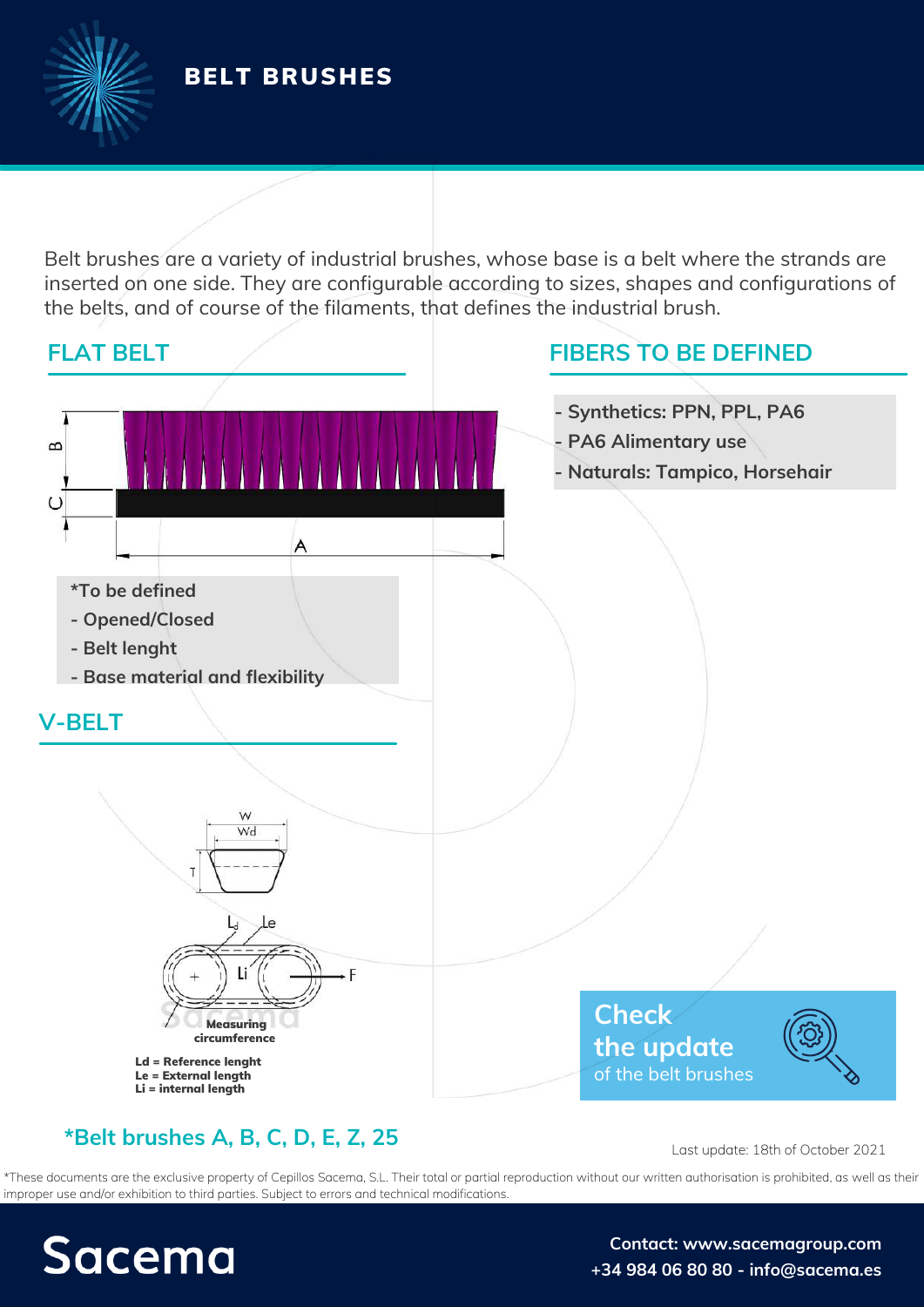



\*These documents are the exclusive property of Cepillos Sacema, S.L. Their total or partial reproduction without our written authorisation is prohibited, as well as their improper use and/or exhibition to third parties. Subject to errors and technical modifications. Last update: 18th of October 2021<br>ut our written authorisation is prohibited, as well a<br>**Contact: www.sacemagroup.com** 

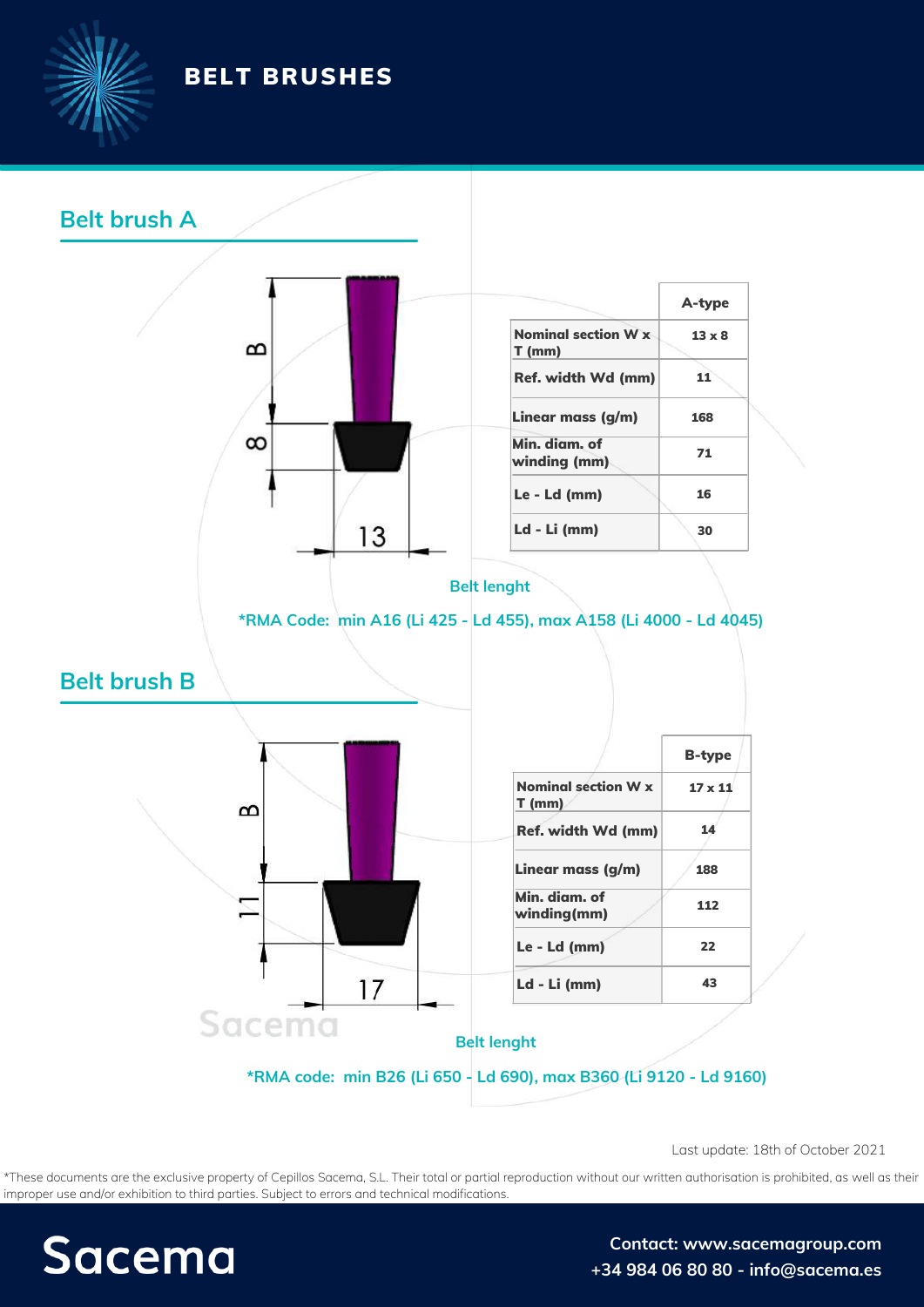



\*These documents are the exclusive property of Cepillos Sacema, S.L. Their total or partial reproduction without our written authorisation is prohibited, as well as their improper use and/or exhibition to third parties. Subject to errors and technical modifications. Last update: 18th of October 2021<br>ut our written authorisation is prohibited, as well a<br>**Contact: www.sacemagroup.com** 

## **Sacema**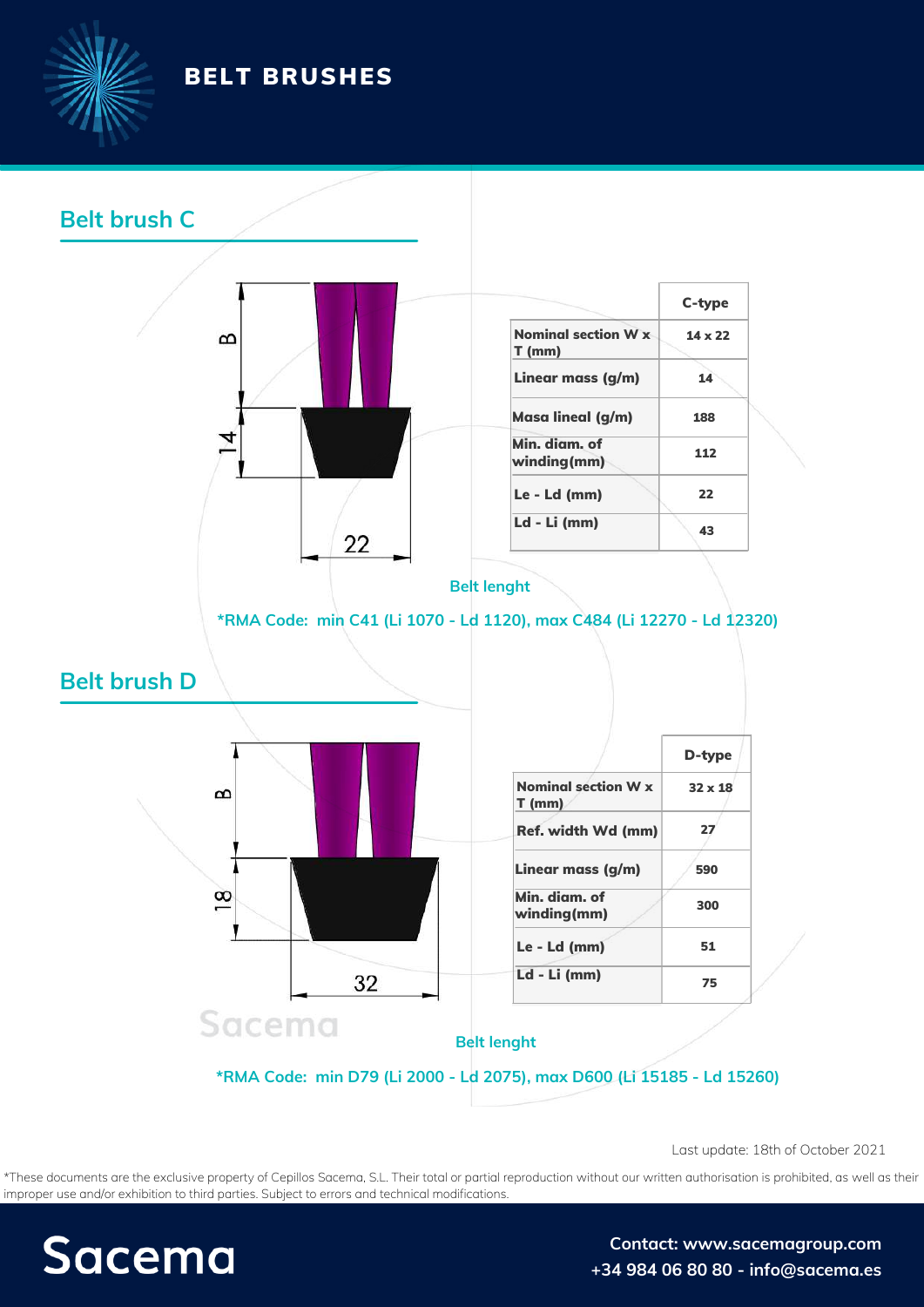



\*These documents are the exclusive property of Cepillos Sacema, S.L. Their total or partial reproduction without our written authorisation is prohibited, as well as their improper use and/or exhibition to third parties. Subject to errors and technical modifications. Last update: 18th of October 2021<br>ut our written authorisation is prohibited, as well a<br>**Contact: www.sacemagroup.com** 

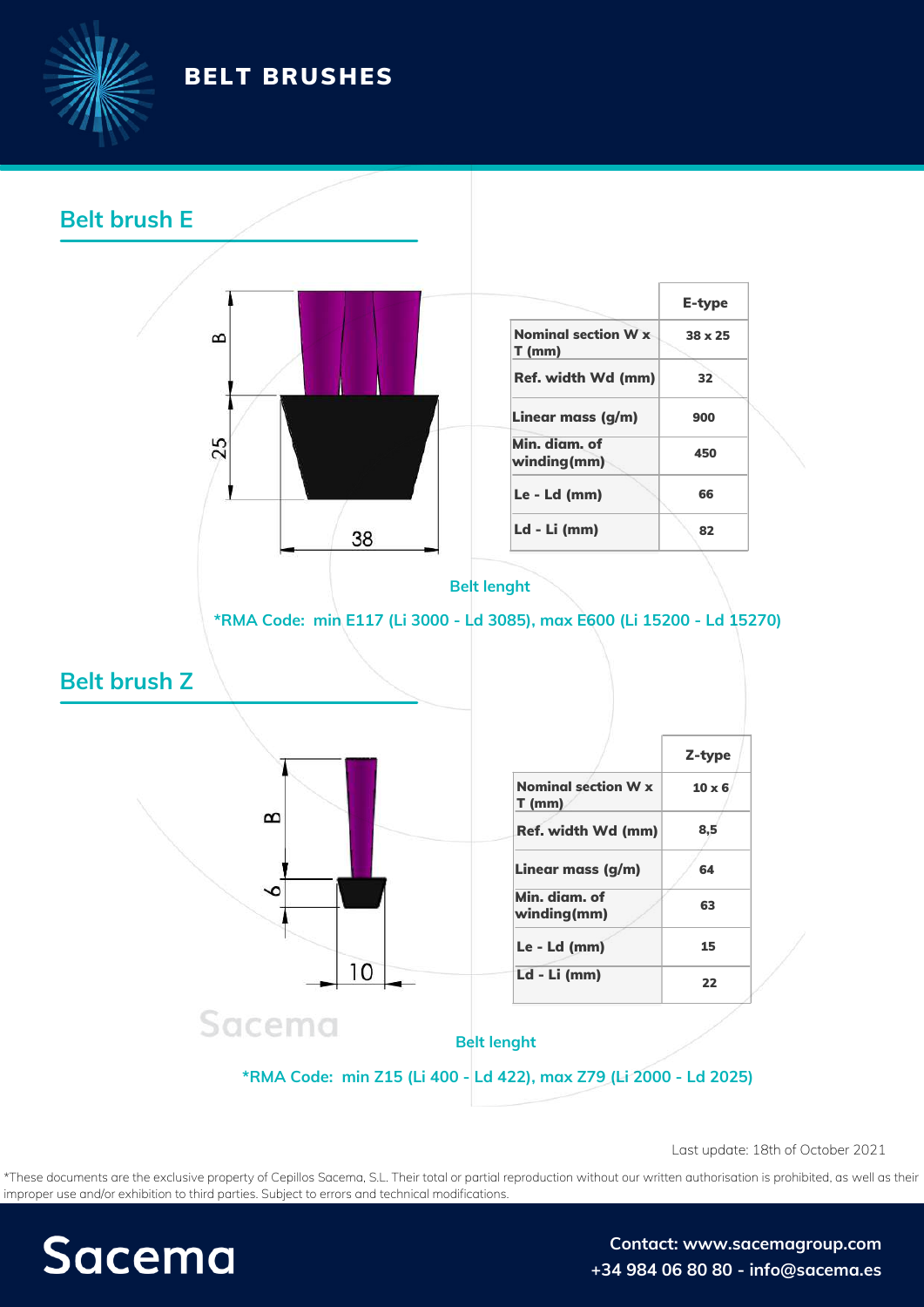

### **Belt brush 25**



|                                 | Type 25            |
|---------------------------------|--------------------|
| Nominal section W x<br>$T$ (mm) | $13,5 \times 15,8$ |
| Ref. width Wd (mm)              | 21                 |
| Linear mass (g/m)               | 420                |
| Min. diam. of<br>winding(mm)    | 224                |
| Le - Ld (mm)                    | 35                 |
| Ld - Li (mm)                    | 61                 |

#### **Belt lenght**

**\*RMA Code: min 25, 01600 (Li 1600 - Ld 1660), max 25, 04000 (Li 4000 - Ld 4060)**

### **Physical specifications**



**\*Belt brushes SPA, SPB, SPB, SPZ, 19**

Ld = Reference lenght Le = External length

#### Last update: 18th of October 2021

\*These documents are the exclusive property of Cepillos Sacema, S.L. Their total or partial reproduction without our written authorisation is prohibited, as well as their improper use and/or exhibition to third parties. Subject to errors and technical modifications. Measuring<br> **Example:**<br> **Contact:**<br> **Contact:**<br> **Contact:**<br> **Contact:**<br> **Contact:**<br> **Contact:**<br> **Contact:** 

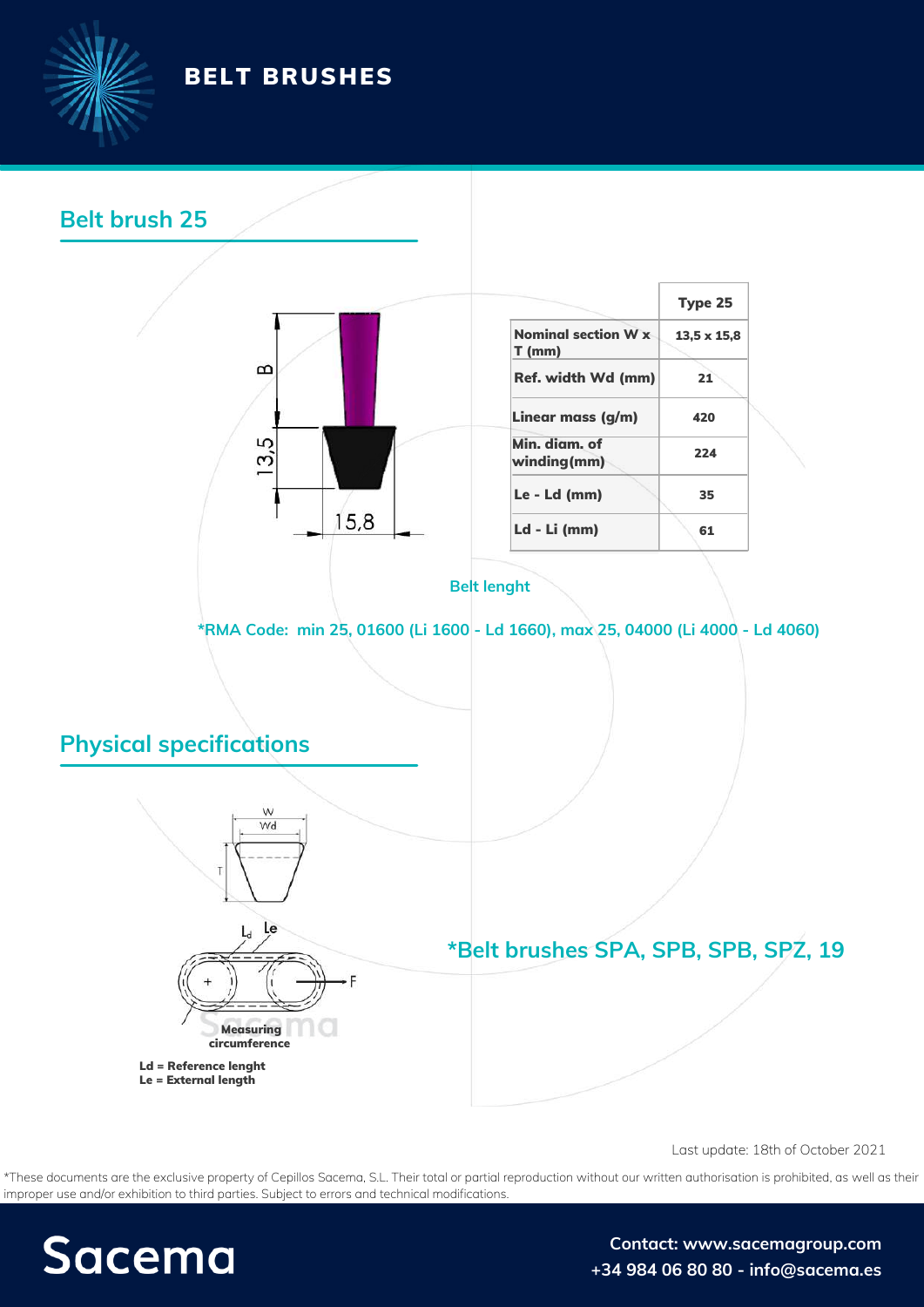



### **Belt brush SPA**



|                                        | <b>SPA-type</b>  |
|----------------------------------------|------------------|
| <b>Nominal section W x</b><br>$T$ (mm) | $12.7 \times 10$ |
| Ref. width Wd (mm)                     | 11               |
| Linear mass (g/m)                      | 120              |
| Min. diam. of<br>winding(mm)           | 90               |
| Le - Ld (mm)                           | 18               |



### **\*RMA Code: min SPA750 (Ld 750), max SPA4500 (Ld 4500)**





|                                        | <b>SPB-type</b>  |
|----------------------------------------|------------------|
| <b>Nominal section W x</b><br>$T$ (mm) | $16.3 \times 13$ |
| Ref. width Wd (mm)                     | 14               |
| Linear mass (g/m)                      | 194              |
| Min. diam. of<br>winding(mm)           | 140              |
| Le - Ld (mm)                           | フフ               |

## Sacema

**Belt lenght**

### **\*RMA Code: min SPB1250 (Ld 1250), max SPB8000 (Ld 8000)**

Last update: 18th of October 2021<br> **Co**ntact: [w](https://sacemagroup.com/en/contact/?utm_campaign=ficha_tecnica&utm_medium=referral&utm_source=pdf_propio&utm_content=contacto&utm_term=en)[ww.sacemagroup.com](https://sacemagroup.com/es/contacto/?utm_campaign=ficha_tecnica&utm_medium=referral&utm_source=pdf_propio)<br> \*These documents are the exclusive property of Cepillos Sacema, S.L. Their total or partial reproduction without our written authorisation is prohibited, as well as their improper use and/or exhibition to third parties. Subject to errors and technical modifications.



**+34 984 06 80 80 - [info@sacema.es](https://sacemagroup.com/en/contact/?utm_campaign=ficha_tecnica&utm_medium=referral&utm_source=pdf_propio&utm_content=contacto&utm_term=en)**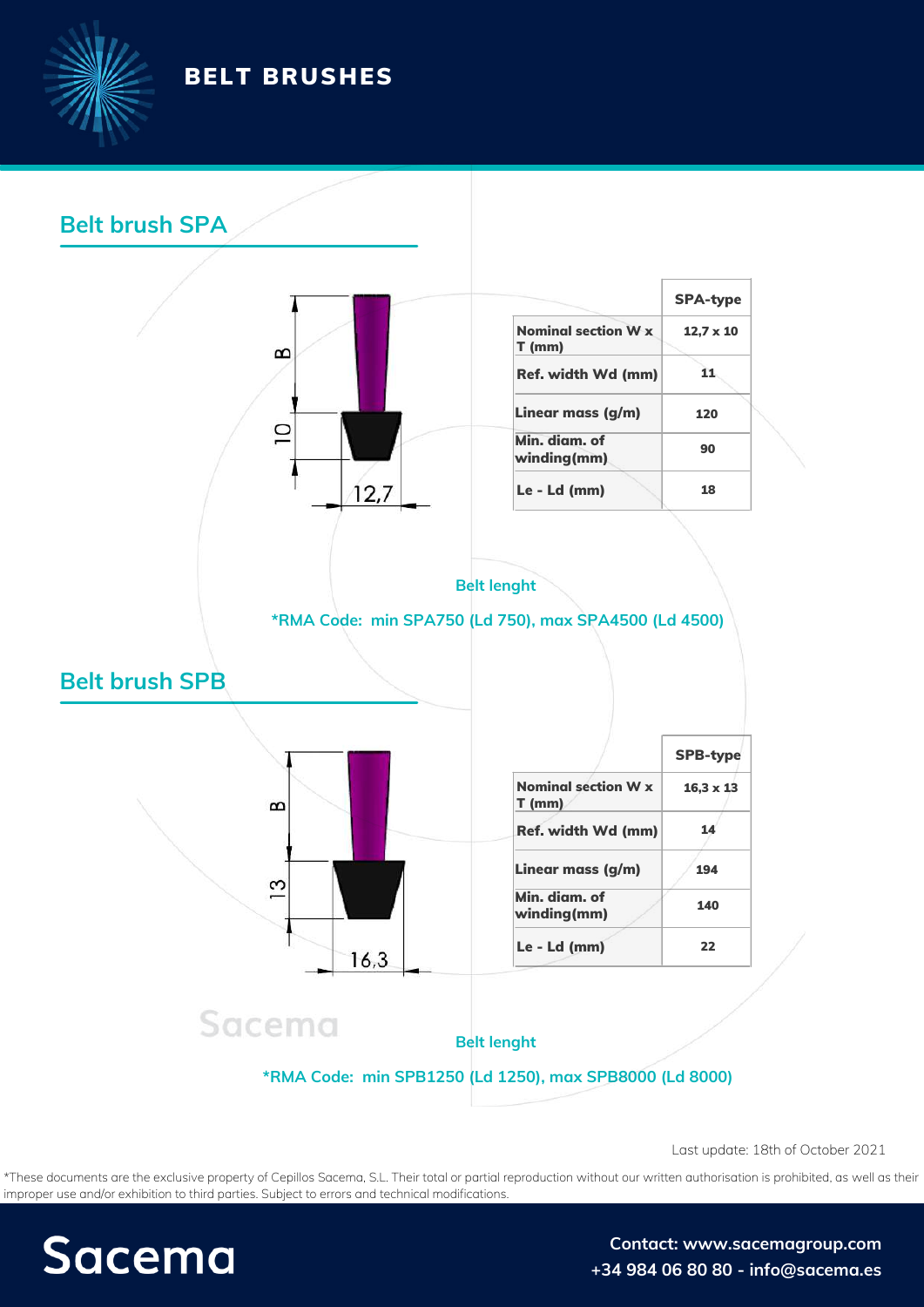

### **Belt brush SPC**



\*These documents are the exclusive property of Cepillos Sacema, S.L. Their total or partial reproduction without our written authorisation is prohibited, as well as their improper use and/or exhibition to third parties. Subject to errors and technical modifications. Last update: 18th of October 2021<br>ut our written authorisation is prohibited, as well a<br>**Contact: www.sacemagroup.com** 

## **Sacema**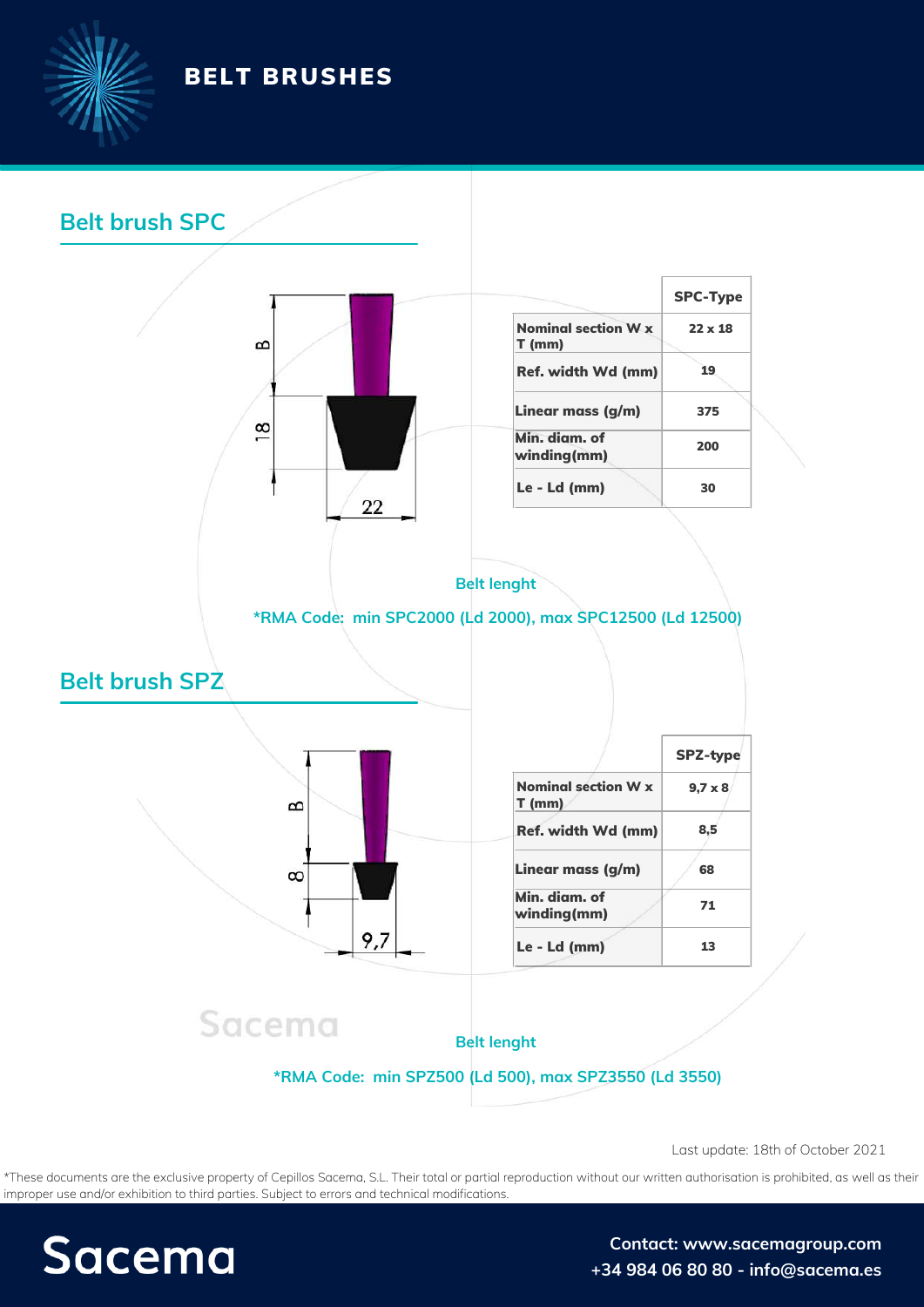

### **Belt brush 19**



Last update: 18th of October 2021

\*These documents are the exclusive property of Cepillos Sacema, S.L. Their total or partial reproduction without our written authorisation is prohibited, as well as their improper use and/or exhibition to third parties. Subject to errors and technical modifications.